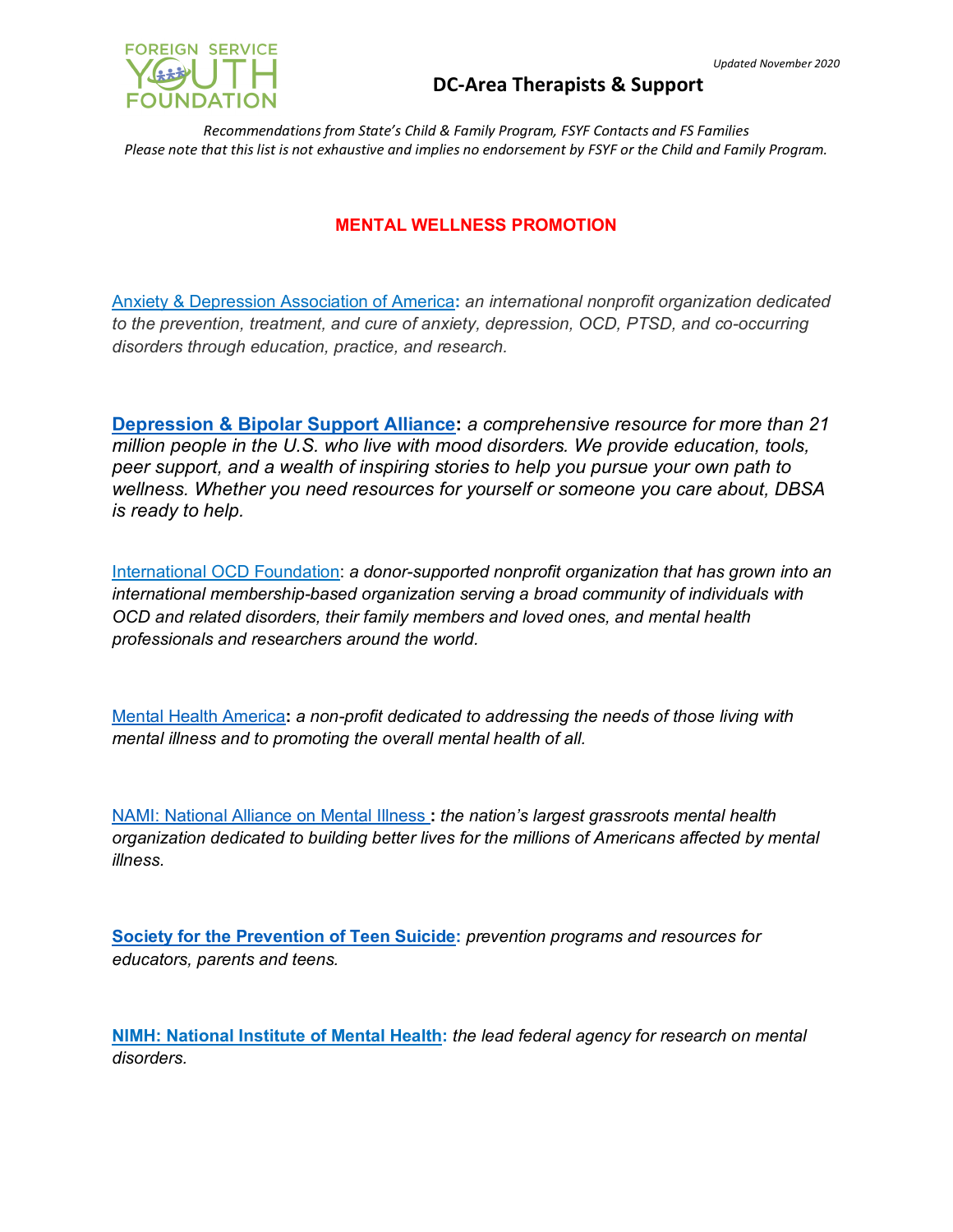

*Recommendations from State's Child & Family Program, FSYF Contacts and FS Families Please note that this list is not exhaustive and implies no endorsement by FSYF or the Child and Family Program.*

**[Substance Abuse & Mental Health Services Administration \(SAMHSA\)](https://www.samhsa.gov/prevention)**: *provides substance use and mental disorder information, services, and research.*

**[National PTA's Mental Health Initiative](https://www.pta.org/)**: *Helpful information to implement new policies, services and supports to improve the overall mental health in your schools and families. Whether your own child is experiencing trauma, stress or other mental health challenges—or you're trying to serve your school community—these resources are for you!*

**[Family Resources: Emotional Health](https://www.pta.org/home/family-resources/health/Emotional-Health)**

### **IN NORTHERN VIRGINIA AREA**

**[Zero Suicide](https://zerosuicide.sprc.org/) Initiative in [Arlington:](https://health.arlingtonva.us/suicide-prevention-awareness/)** *a framework for system-wide, organizational commitment to safer suicide care in health and behavioral health care systems.*

**[Suicide Prevention Alliance of Northern Virginia \(SPAN\):](http://www.suicidepreventionnva.org/)** *a regional coalition of the Alexandria, Arlington, Fairfax-Falls Church, Loudoun, and Prince William Community Services Boards (CSBs) and other groups in Northern Virginia, all working together to raise awareness and share resources to prevent suicide.*

### **[Arlington Public Schools](https://www.apsva.us/mental-health-services/mental-health-resources/)**

- o [Mental Health Resources](https://www.apsva.us/mental-health-services/mental-health-resources/)
- o [Parent Resource Center](https://www.apsva.us/special-education/parent-resource-center/)

**Arlington County [Youth Behavioral Health Services](https://family.arlingtonva.us/childrens-behavioral-healthcare/)**: *provides services to children, teens and their families to prevent mental health and substance abuse problems from developing or becoming more serious.*

**[NAMI of Northern Virginia:](https://www.nami-northernvirginia.org/)** *offers classes, support groups to individuals living with a mental health condition, and family members and friends, at no cost to participants.*

**[Arlington Partnership for Children, Youth & Families](https://apcyf.arlingtonva.us/)**: *a community organization that works to improve the health, well-being, and safety of children, youth, and families in Arlington through researching young people's needs, advocating for improved policies and programs to meet those needs.*

**[Teen Network Board:](https://teens.arlingtonva.us/tnb/)** *a County & School Board-appointed teen advocacy group comprised of Arlington high school students, from different backgrounds and parts of Arlington to provide a countywide voice for Arlington teens.*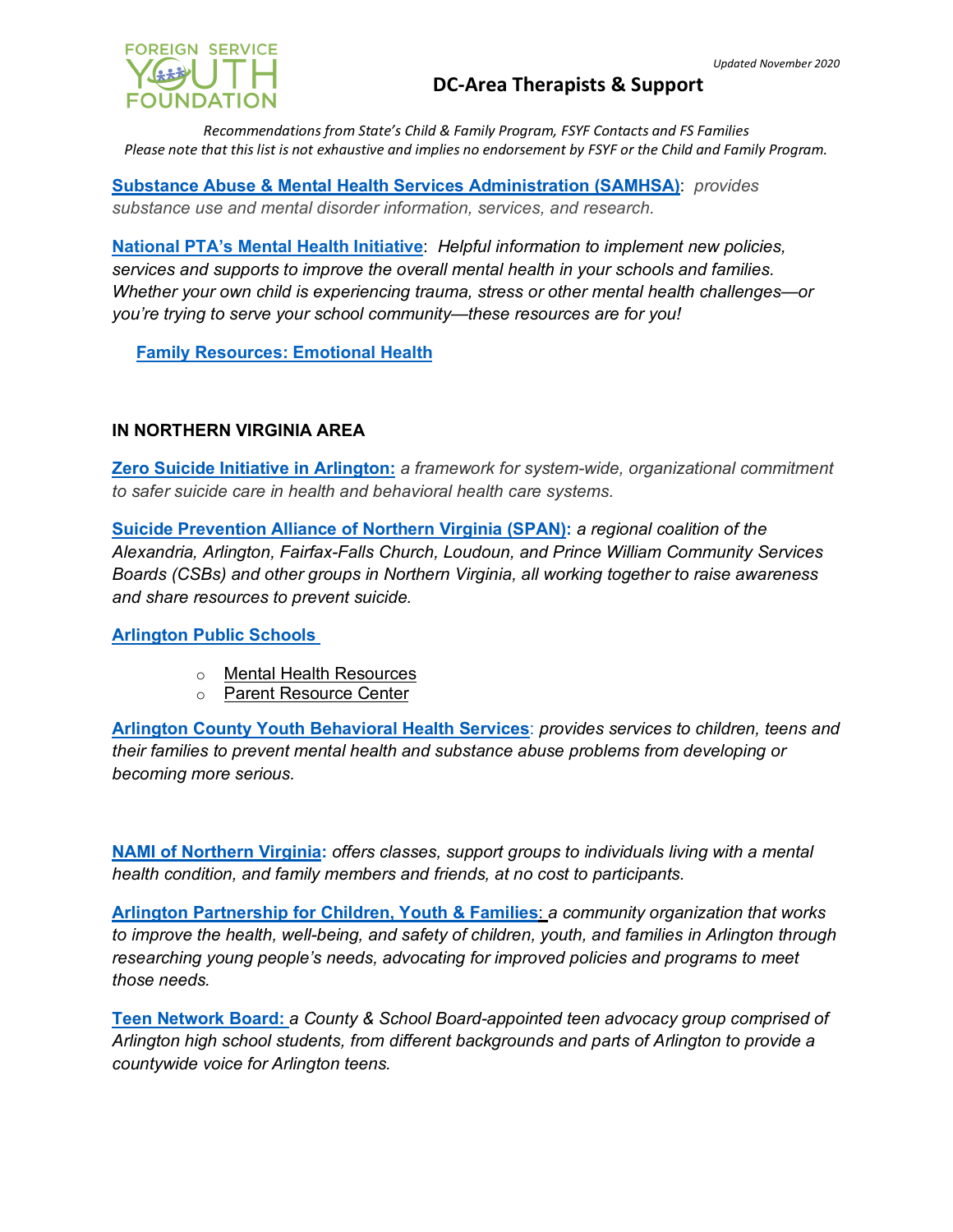

*Recommendations from State's Child & Family Program, FSYF Contacts and FS Families Please note that this list is not exhaustive and implies no endorsement by FSYF or the Child and Family Program.*

**[Second Chance:](https://secondchancearlington.org/)** *an educational program for Arlington middle and high school students to help them avoid using alcohol, drugs and certain other substances. Second chance is not treatment or therapy. Students showing signs of early substance use will benefit most from attending Second Chance. Students who are found to be under the influence of alcohol, marijuana, or certain other substances may be diverted to Second Chance by Arlington Public Schools or Arlington County Juvenile Courts. Parents can also refer their teens or teens can refer themselves.*

### **PREVENTION AND UNIVERSAL SUPPORTS**

**[National Alliance on Mental Illness \(NAMI\)](http://www.nami.org/) (1-800-950-NAMI)**: *offers classes, support groups to individuals living with a mental health condition, and family members and friends, at no cost to participants.*

<http://www.nami.org/Find-Support/Air-App> for Android or iPhone Support:<https://www.nami.org/Find-Support> Educational Programs:<https://www.nami.org/Learn-More>

**[Mental Health America of Virginia's Warmline \(](https://mhav.org/support/warm-line/)1-866-400-6428):** *Text support feature*  too. Available from 9am to 9pm Mon-Fri and 5 pm to 9 pm Sat-Sun. The Warm Line is a peer*run service for residents of Virginia to provide a support line for individuals, family members, and other concerned parties who would like someone to talk to, or who request community mental health resources, or who have specific questions about their recovery journey. The peers who answer the Warm Line listen with compassion and provide non-judgmental support.*

**[National Suicide Prevention Lifeline](http://www.suicidepreventionlifeline.org/)** (**[1-800-273-TALK](about:blank) (8255)). Chat and Spanish options available.** *The Lifeline provides 24/7, free and confidential support for people in distress, prevention and crisis resources for you or your loved ones, and best practices for professionals.*

**[SMYAL \(Regional LGBTQ Youth Suicide Prevention and Support\)](http://www.smyal.org/resources)**: *Through youth leadership, SMYAL creates opportunities for LGBTQ youth to build self-confidence, develop critical life skills, and engage their peers and community through service and advocacy.*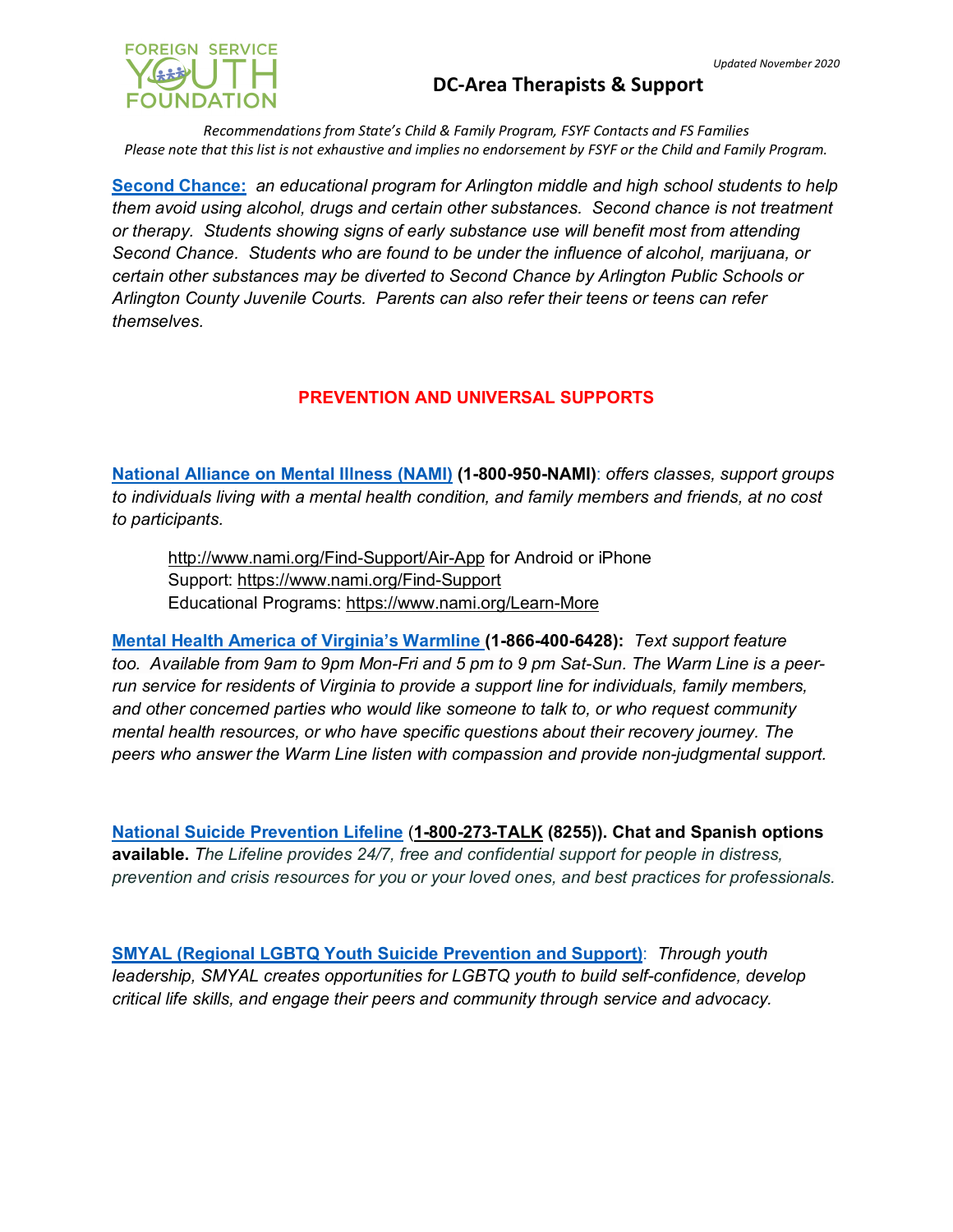

*Recommendations from State's Child & Family Program, FSYF Contacts and FS Families Please note that this list is not exhaustive and implies no endorsement by FSYF or the Child and Family Program.*

**[Q Chat Space:](https://www.qchatspace.org/)** *A community for LGBTQ+ teens. Find and give support, have fun, connect around shared interests and get good information. Chat with like-minded peers in live chats designed for you & by you, facilitated by folks who care.*

**[Jed Foundation:](https://www.jedfoundation.org/)** *a nonprofit that protects emotional health and prevents suicide for our nation's teens and young adults.*

**[The Trevor Project \(National LGBTQ Youth Suicide Prevention and Support\)](http://www.thetrevorproject.org/) (1-866-488- 7386 (866-4U-TREVOR)):** *a free and confidential service that offers hope and someone to talk to, 24/7. The Trevor Helpline's trained counselors will listen and understand without judgment.*

**[Suicide Prevention Alliance of Northern Virginia \(SPAN\):](http://www.suicidepreventionnva.org/)** *provides substance use and mental disorder information, services, and research.*

**[Society for the Prevention of Teen Suicide:](http://www.sptsusa.org/)** *prevention programs and resources for educators, parents and teens.*

**[The Jason Foundation:](https://jasonfoundation.com/)** *The Jason Foundation, Inc. (JFI) is dedicated to the prevention of the "Silent Epidemic" of youth suicide through educational and awareness programs that equip young people, educators/youth workers and parents with the tools and resources to help identify and assist at-risk youth.*

### **Training Programs**

**[Second Step:](https://www.secondstep.org/)** *a program rooted in social-emotional learning (SEL) that helps transform schools into supportive, successful learning environments uniquely equipped to encourage children to thrive. More than just a classroom curriculum, Second Step's holistic approach helps create a more empathetic society by providing education professionals, families, and the larger community with tools to enable them to take an active role in the social-emotional growth and safety of today's children*.

**[Sources of Strength](https://sourcesofstrength.org/)**: *provides evidence-based prevention for suicide, violence, bullying and substance abuse by training, supporting, and empowering both peer leaders and caring adults to impact their world through the power of connection, hope, help and strength.*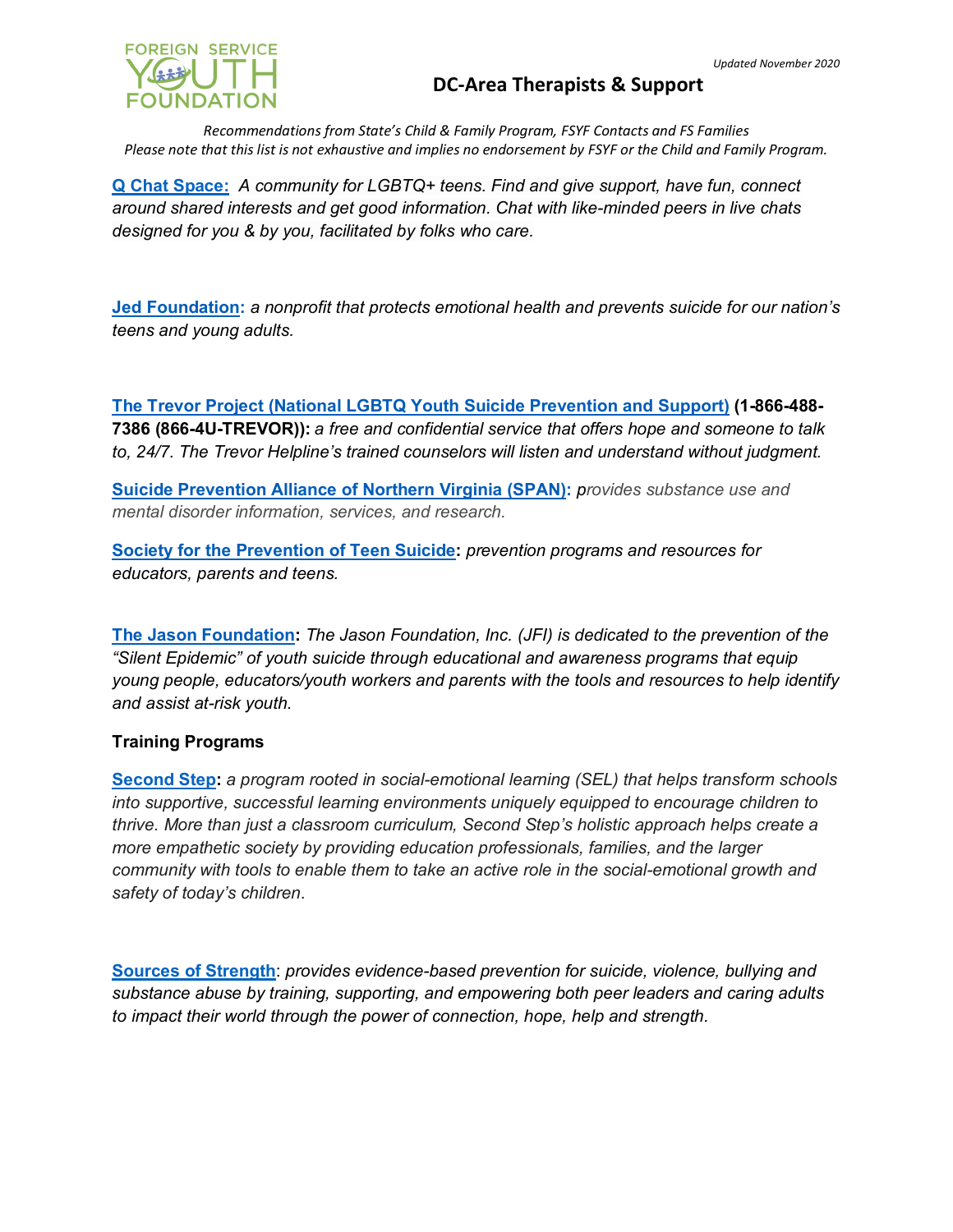

*Recommendations from State's Child & Family Program, FSYF Contacts and FS Families Please note that this list is not exhaustive and implies no endorsement by FSYF or the Child and Family Program.*

**[Signs of Suicide](https://www.sprc.org/resources-programs/sos-signs-suicide)**: *a universal, school-based prevention program designed for middle school (ages 11-13) and high school (ages 13-17) students.*

**[Youth Mental Health First Aid:](https://www.mentalhealthfirstaid.org/population-focused-modules/youth/)** *introduces common mental health challenges for youth, reviews typical adolescent development, and teaches a 5-step action plan for how to help young people in both crisis and non-crisis situations.* 

**[Kognito:](https://kognito.com/about)** *combines the science of learning, the art of conversation, and the power of game technology to engage users in role-play conversations with virtual humans, allowing them to try different approaches, get personalized feedback and gain the confidence and skills to lead similar conversations in real-life that result in measurable changes in social, emotional, and physical health.*

#### **Parenting Resources:**

#### **IN NORTHERN VIRGINIA AREA**

#### **Arlington Public Schools:**

**[Parent Academy:](https://parentacademymiami.com/)** *offers parents and guardians of children attending schools in Arlington learning opportunities on a wide variety of subjects to support the academic, social and emotional development of children.*

#### **[Parent Resource Center](https://www.apsva.us/special-education/parent-resource-center/)**:

- Information and referrals
- [Parent learning opportunities and events](https://www.apsva.us/special-education/parent-resource-center/event-calendar/)
- [A Family Resource and Information Guide](https://www.apsva.us/wp-content/uploads/2015/04/Family-Resource-Guide-FINAL-WEB-5.18.17.pdf) *designed to provide step by step support in navigating the special education process, collaborating with school staff, and accessing community resources.*
- Sibshops *Workshops for brothers and sisters of students with disabilities*.
- Individual consultation with families call or email us to schedule an appointment!
- [A lending library containing books, DVDs and audiobooks.](https://www.apsva.us/special-education/parent-resource-center/prc-library/)
- A monthly email news and updates.

**[Career Center](https://careercenter.apsva.us/): [Information and Resources](https://www.parentcenterhub.org/)**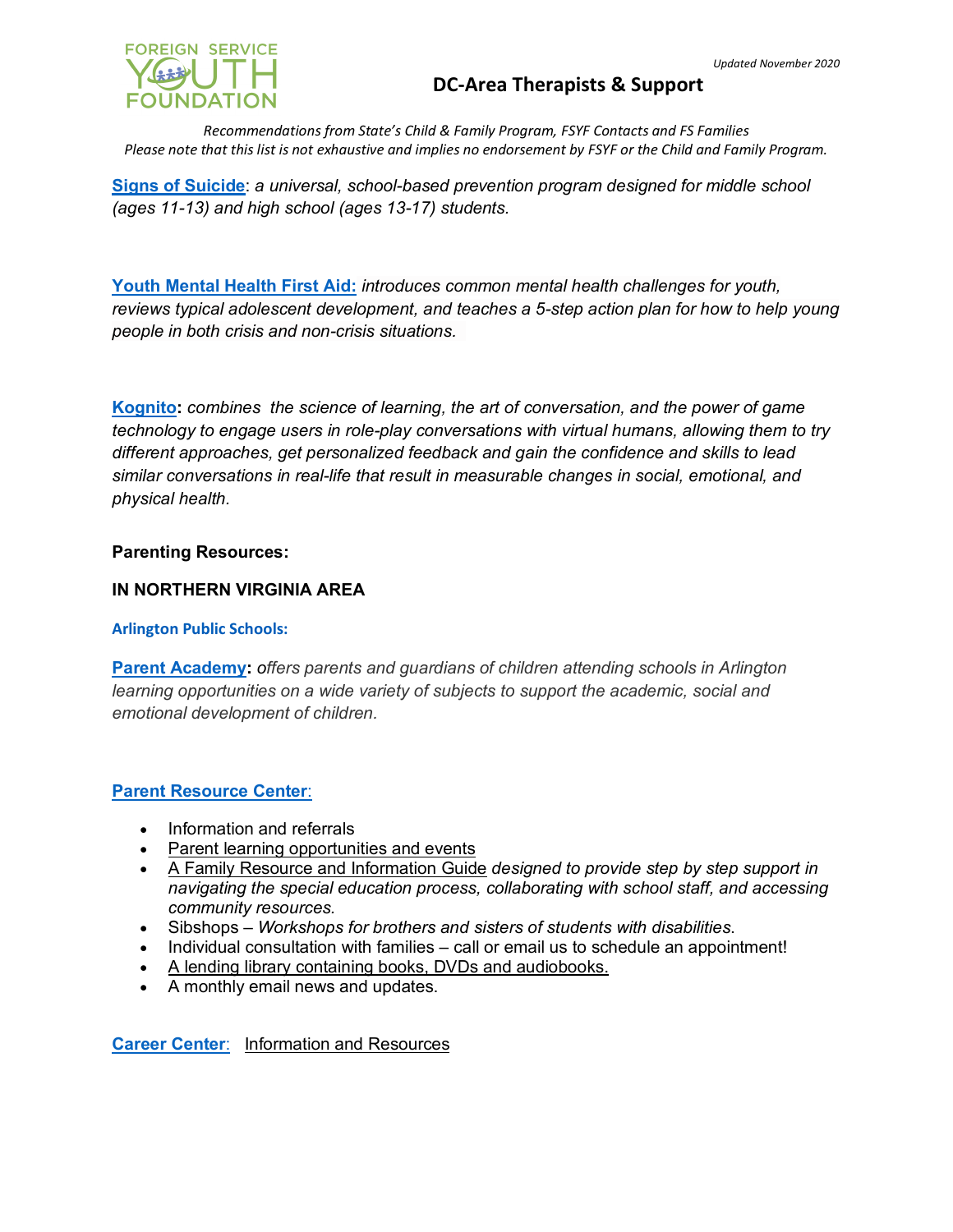

*Recommendations from State's Child & Family Program, FSYF Contacts and FS Families Please note that this list is not exhaustive and implies no endorsement by FSYF or the Child and Family Program.*

### [Arlington County Behavioral Healthcare](https://health.arlingtonva.us/behavioral-healthcare/)

• ["Stay Connected":](https://apcyf.arlingtonva.us/parent-support/) Webinars to help parents and caregivers support children (and themselves!) in ever-changing family life.

[Arlington Partnership for Children, Youth and Families](https://apcyf.arlingtonva.us/)

• [Parenting Tips](https://www.cdc.gov/ncbddd/childdevelopment/positiveparenting/index.html)

### **INTERVENTIONS & TREATMENTS**

**[Mental Health America of Virginia's Warmline](https://mhav.org/support/warm-line/) [\(VA C.O.P.E.S\)](https://vacopes.com/) (1-866-400-6428):** *Text support feature too. Available from 9am to 9pm Mon-Fri and 5 pm to 9 pm Sat-Sun. The Warm Line is a peer-run service for residents of Virginia to provide a support line for individuals, family members, and other concerned parties who would like someone to talk to, or who request community mental health resources, or who have specific questions about their recovery journey. The peers who answer the Warm Line listen with compassion and provide nonjudgmental support.*

**[Children's Regional Crisis Response \(CR2\)](http://ncgcommunity.com/crisis-services/cr2) (844-627-4747)** *provides 24-hour rapid response to all youth (21 & younger) facing a mental health and/or substance use crisis.*

**[SAMSHA Helpline:](https://www.samhsa.gov/) 1-800-662-HELP (4357)** *free, confidential, 24/7, 365-day-a-year treatment referral and information service (in English and Spanish) for individuals and families facing mental and/or substance use disorders. See also treatment locators on website.*

### **[National Alliance for Mental Illness \(NAMI\) Helpline](https://www.nami.org/help)**: **1-800-950-NAMI (6264)** or **text "NAMI" to 741741**

**NAMI [of Northern Virginia:](https://www.nami-northernvirginia.org/)** *offers classes, support groups to individuals living with a mental health condition, and family*

 *members and friends, at no cost to participants.*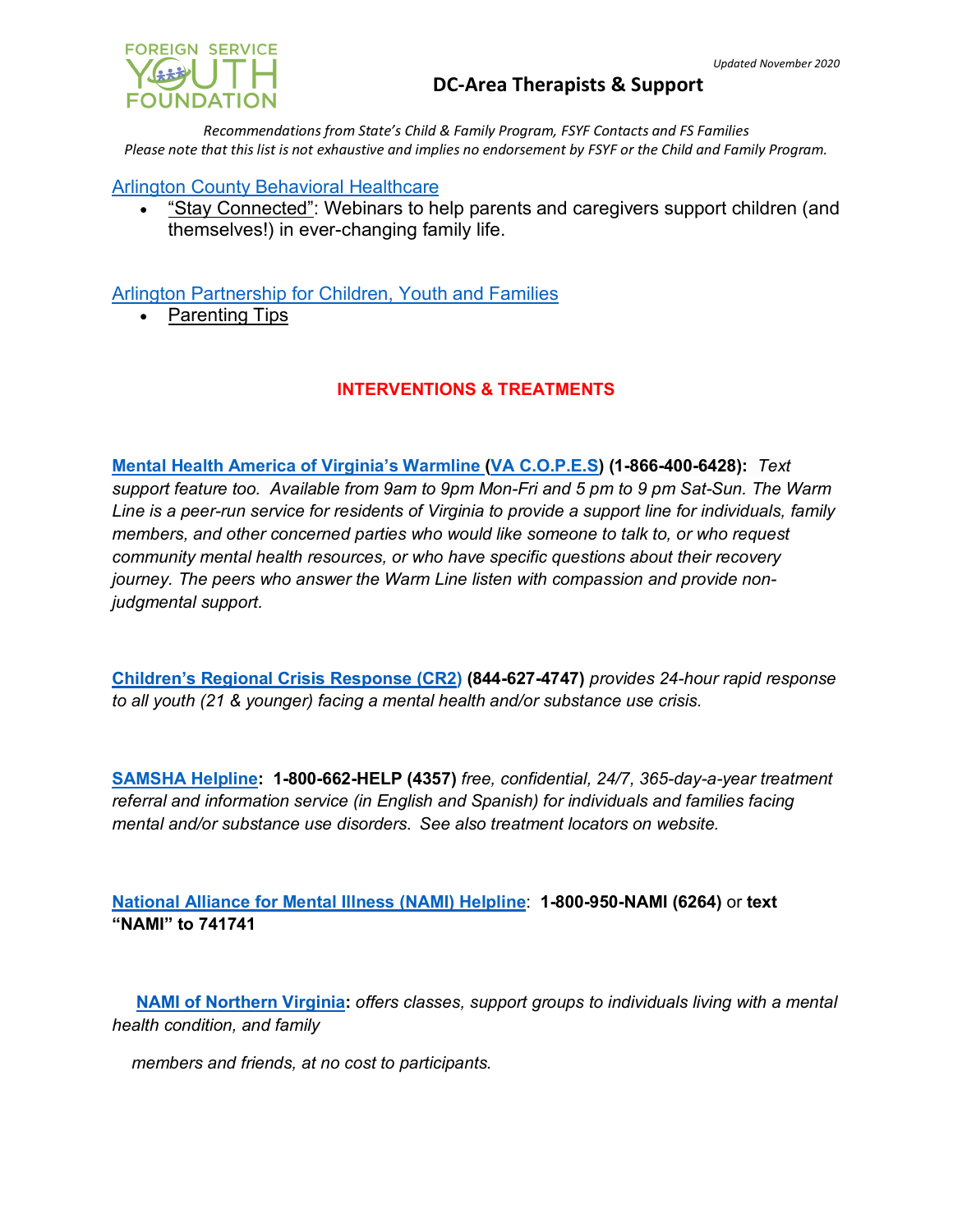

*Recommendations from State's Child & Family Program, FSYF Contacts and FS Families Please note that this list is not exhaustive and implies no endorsement by FSYF or the Child and Family Program.*

**[Teen Line:](https://teenlineonline.org/teentalkapp/) 1-800-TLC- Teen:** *a non-profit, community based organization that provides emotional support to youth. It is our mission to provide peer based education and support before problems become a crisis, using a national hotline, community outreach and online support.*

**[National Suicide Prevention Lifeline](http://www.suicidepreventionlifeline.org/) [1-800-273-TALK](about:blank) (8255).** The Lifeline provides 24/7, free and confidential support for people in distress, prevention and crisis resources for you or your loved ones, and best practices for professionals.

**[SMYAL \(Sexual Minority Youth Assistance League \(202-546-5940\)](http://www.smyal.org/resources)**: Through youth leadership, SMYAL creates opportunities for LGBTQ youth to build self-confidence, develop critical life skills, and engage their peers and community through service and advocacy.

**[Q Chat Space:](https://www.qchatspace.org/)** A community for LGBTQ+ teens. Find and give support, have fun, connect around shared interests and get good information. Chat with like-minded peers in live chats designed for you & by you, facilitated by folks who care.

### **[The Trevor Project \(National LGBTQ Youth Suicide Prevention and Support\)](http://www.thetrevorproject.org/) (1-866-488- 7386 (866-4U-TREVOR)):**

The Trevor Helpline is a free and confidential service that offers hope and someone to talk to, 24/7. The Trevor Helpline's trained counselors will listen and understand without judgment.

**[Talkspace:](https://www.talkspace.com/)** *a convenient and affordable way to connect with a licensed therapist online. Send your therapist text, audio, picture, and video messages at any time, and they will respond daily, 5x/week. Also offers Live Video Sessions to connect in real-time.*

**[SMI Advisor:](https://smiadviser.org/)** *Advances the use of a person-centered approach to care to ensure people with serious mental illness (SMI) find the treatment and support they need. Offers access to resources and answers from a network of experts.*

**[Treatment Advocacy Center](https://www.treatmentadvocacycenter.org/)**: *a national nonprofit organization dedicated to making treatment possible for severe mental illness.*

**Resources regarding therapy:**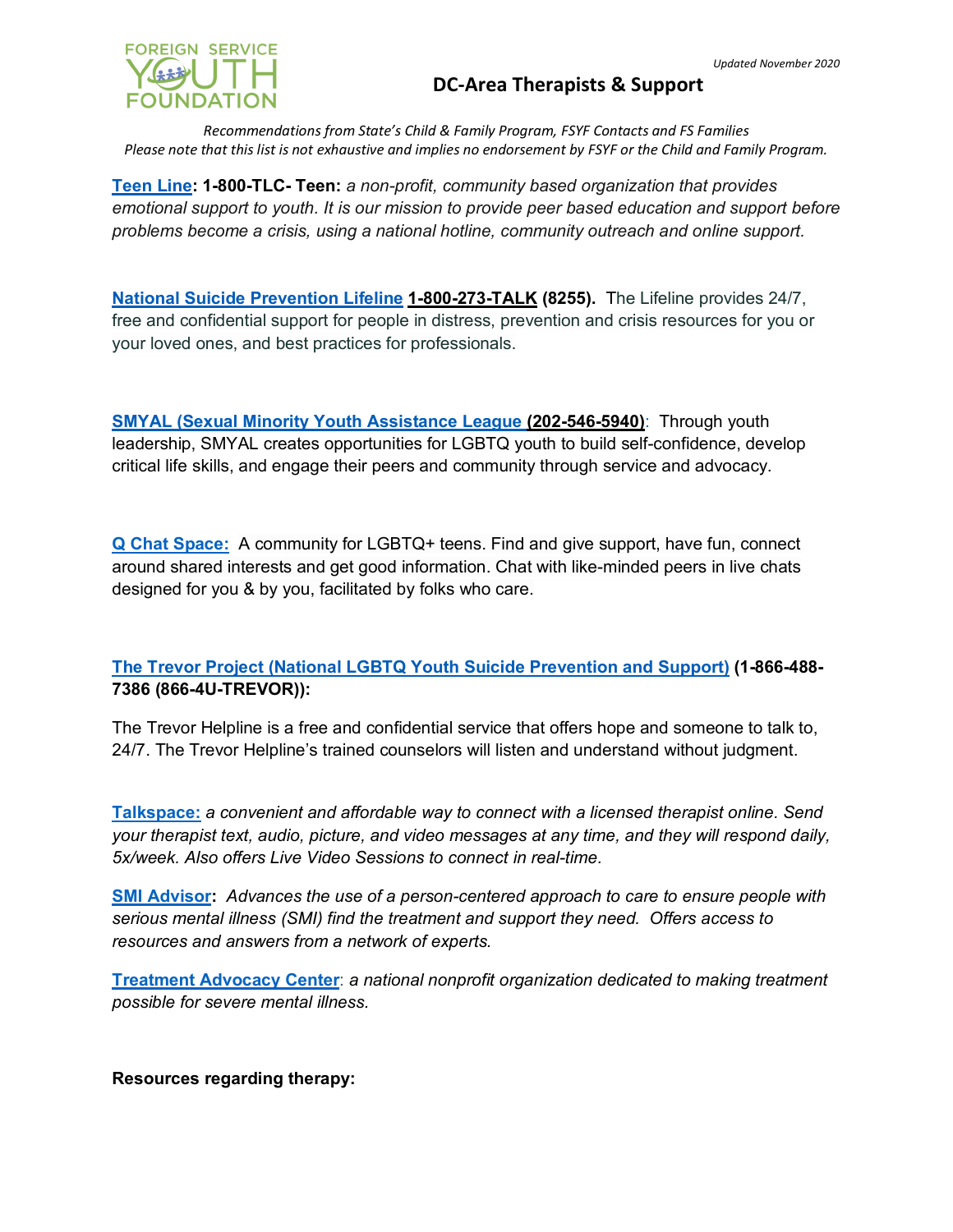

*Recommendations from State's Child & Family Program, FSYF Contacts and FS Families Please note that this list is not exhaustive and implies no endorsement by FSYF or the Child and Family Program.*

- [NAMI: Know the Warning Signs](https://nami.org/About-Mental-Illness/Warning-Signs-and-Symptoms)
- [NAMI: Mental Health Treatments](https://nami.org/About-Mental-Illness/Treatments)
- [NAMI: Navigating a Mental Health Crisis](https://www.nami.org/Support-Education/Publications-Reports/Guides/Navigating-a-Mental-Health-Crisis)
- [How to Start Therapy \(NPR Article of Jan 2020\)](https://www.npr.org/2019/12/11/787058888/how-to-start-therapy)

#### **Searchable Databases for Providers:**

- **[American Psychological Association](https://locator.apa.org/?_ga=2.84642649.1341540532.1586991876-461324098.1586991876) (psychiatrists)**
- [Psychology Today \(psychiatrists, treatment centers, support groups, therapists\)](https://www.psychologytoday.com/us/)**.** Also has some international providers.
- [SAMHSA Treatment Locator](https://www.samhsa.gov/find-treatment)
- **[Innopsych Therapists of Color](https://www.innopsych.com/)**
- **[Greater Washington Society for Clinical Social Work](https://www.gwscsw.org/Disclaimer)**
- **[Northern Virginia Licensed Professional Counselors](https://www.nvlpc.org/search/custom.asp?id=1453)**
- **[Virginia Academy of Clinical Psychologists](https://www.vapsych.org/find-a-clinical-psychologist-in-your-community#/)**

#### **IN NORTHERN VIRGINIA AREA:**

#### **[Arlington Public Schools:](https://www.apsva.us/mental-health-services/)**

- o **[Mental Health Services](https://www.apsva.us/mental-health-services/)**
- o **[Mental Health Resources](https://www.apsva.us/mental-health-services/mental-health-resources/)**
- o **[Parent Resource Center](https://www.apsva.us/special-education/parent-resource-center/)**
- o **[Substance Use Counselors,](https://www.apsva.us/student-services/substance-abuse-counselors/) [Psychological Services,](https://www.apsva.us/student-services/psychological-services/) [Bullying Prevention](https://www.apsva.us/student-services/bully-prevention/)**

**Arlington County [Youth Behavioral Health Services:](https://family.arlingtonva.us/childrens-behavioral-healthcare/)** *Services include assessment, crisis intervention and stabilization, short-term counseling, psychiatric services and critical stress management for individuals and families. Pre-admission screening is provided for individuals who may require voluntary or involuntary hospitalization and/or who may require either officebased crisis stabilization or residential crisis stabilization. Fees based on family income, Medicare for emergency hospitalization, will work with families and their insurance.*

**Arlington Mental Health Child and Family Services**: **703-228-5150**

**Same Day Access: 703-228-1560**

 **Emergency Mental Health Services: 703-228-5160**

**[Children's National Medical Center](https://childrensnational.org/) (202-476-5000 or 888-884-2327)**: *All major insurance. Emergency psychiatric evaluations.*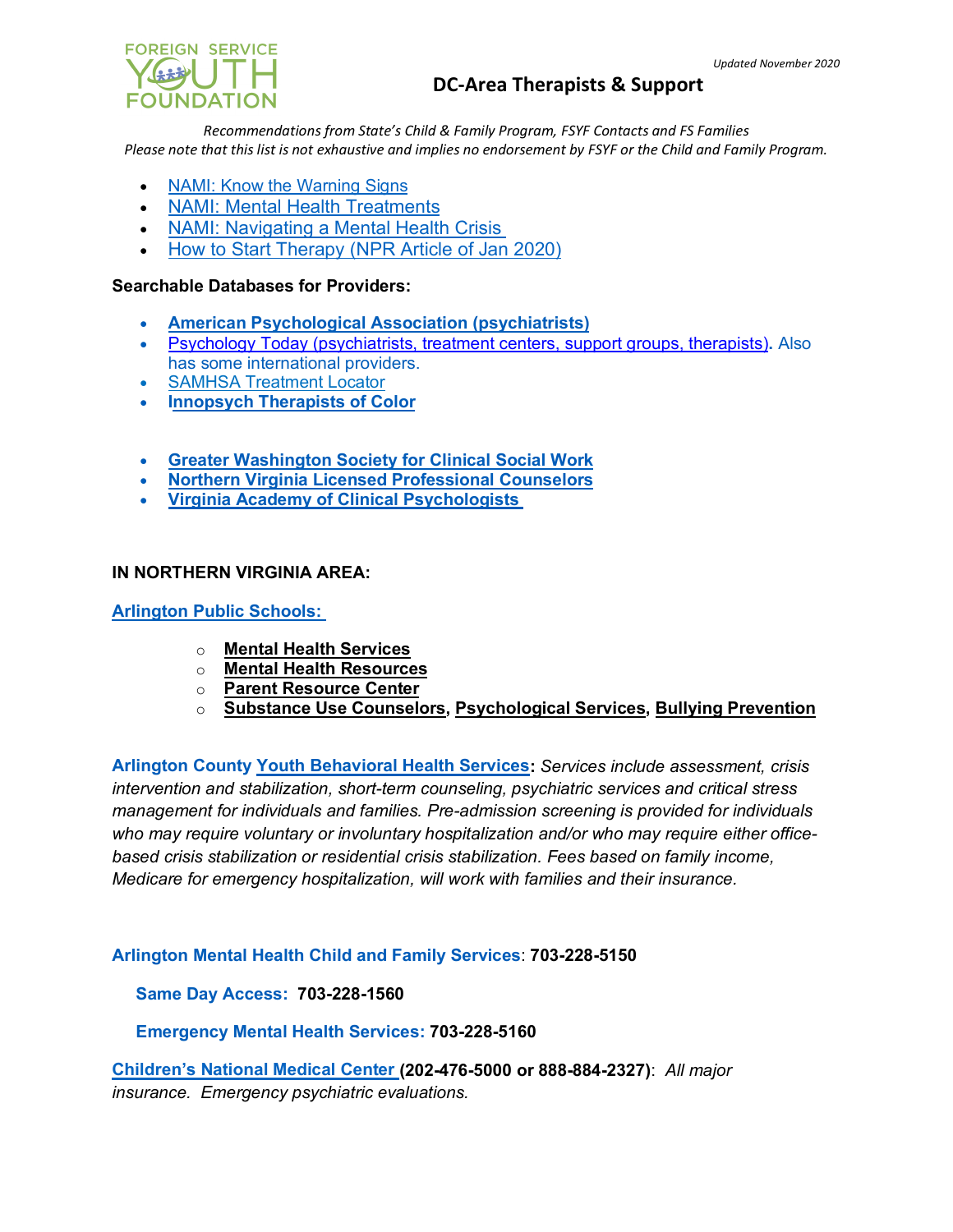

*Recommendations from State's Child & Family Program, FSYF Contacts and FS Families Please note that this list is not exhaustive and implies no endorsement by FSYF or the Child and Family Program.*

**[Dominion Hospital](https://dominionhospital.com/service/adolescent-mental-health-care) (703-538-2872)**: *Offers comprehensive services to identify and treat behavioral health conditions in adolescents and teens between 13 and 17 years old. We specialize in stabilizing crisis situations through effective intervention. Payments: sliding scale, Medicaid, most insurance.*

**Inova Behavioral Health Services Inova Health System:** Phone Adult admission: 703-289- 7560. Phone Children and Adolescents: **703-218-8500** Email: inovabehavioralhealth@inova.org Website: <https://www.inova.org/healthcare-services/behavioral-health/index.jsp> *Inova Behavioral Health promotes total wellness of mind and body by offering a full spectrum of mental health and addiction treatment services to the community. Outpatient clinics located in Mount Vernon, Ballston, Fairfax, and Loudoun.*

**[Psychiatric Institute of Washington](https://psychinstitute.com/) (202-885-5600)**: *Sliding scale payments, Medicaid, most insurance, will get interpreters.*

**[Virginia Hospital Center -](https://www.virginiahospitalcenter.com/medical-services/behavioral-mental-health/) Psychiatric Center (703-558-6451)**: *Most insurance, Medicare/Medicaid, interpreters available. Inpatient Acute Care unit for 18 and up. No adolescent unit.*

**[The Women's Center \(](https://thewomenscenter.org/)703-281-2657**): *With over 65 professionally trained therapists on staff, The Women's Center meets the diverse psychological needs of women, men, children, couples, and families of all ages by offering numerous services and specialties. We offer sessions in both English and Spanish.*

**Associated Clinical Services (ACS):** Old Keene Mill Rd, ste 101 Springfield, VA 22152 Phone: 703-569-8731 Website: <http://www.associatedclinical.com/>

**The Better Brain Center:** T2121 Eisenhower Avenue, Suite 604 Alexandria, VA 22314 Phone: 833-964-8483 Email: info@thebetterbraincenter.com Website: <https://thebetterbraincenter.com/> *The Better Brain Center provides psychiatry, counseling, and neurofeedback services.*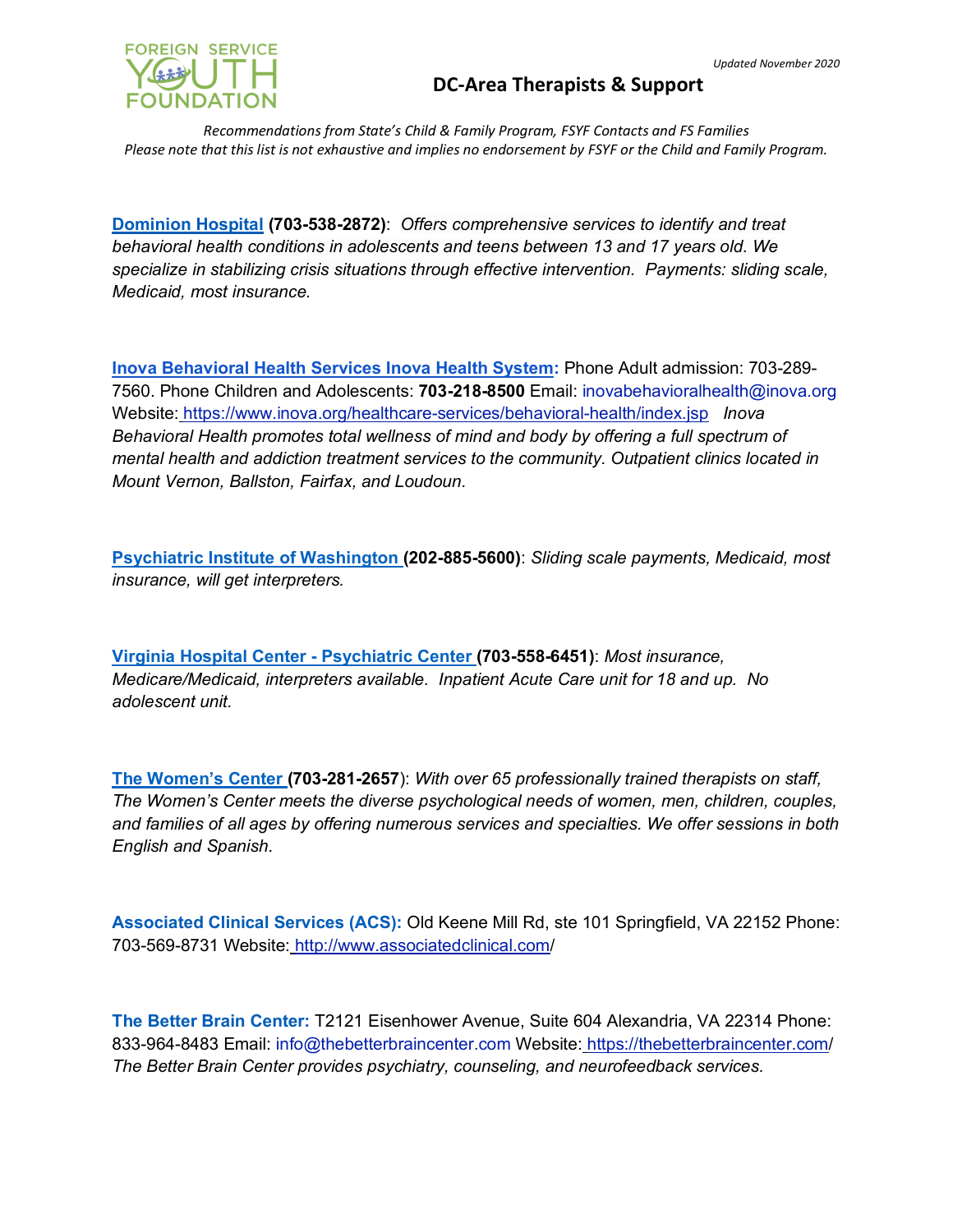

*Recommendations from State's Child & Family Program, FSYF Contacts and FS Families Please note that this list is not exhaustive and implies no endorsement by FSYF or the Child and Family Program.*

**Columbia Associates in Psychiatry Offices** in DC, Maryland, and Virginia. Arlington Office 2501 North Glebe Road, Ste 303 Arlington, VA 22207 Phone: 703-841-1290 Website[:](https://www.columbiapsychiatry-dc.com/) <https://www.columbiapsychiatry-dc.com/> *Services include child and adolescent psychiatry; psychological assessments; individual, family, and Group therapy; and TMS therapy.*

**Envision Counseling National Counseling Group (NCG):** 7620 Little River Turnpike, Ste 403 Annandale, VA 22003 Phone: 703-552-8182 Website: <https://ncgenvision.com/> *Envision Counseling provides expert counseling and treatment services to adolescents, young adults, and adults suffering from mental health or substance abuse issues.*

**GMU Center for Psychological Services:** George Mason University 10340 Democracy Ln, Ste 202 Fairfax, VA 22030 Phone: 703- 993-1370 Email: psycclin@gmu.edu Website[:](https://psyclinic.gmu.edu/) [https://psyclinic.gmu.edu.](https://psyclinic.gmu.edu/) *Sliding scale fee applications are accepted for Individual Therapy and Comprehensive Psycho-educational Assessment Services.*

I**nova Kellar Center:** Inova Kellar Center-Fairfax 11204 Waples Mill Road Fairfax, VA 22030 Phone: 703-218-8500. Website: [https://www.inova.org/healthcare-services/Inova-kellar](https://www.inova.org/healthcare-services/Inova-kellar-center/index.jsp)[center/index.jsp](https://www.inova.org/healthcare-services/Inova-kellar-center/index.jsp) *Inova Kellar Center provides comprehensive mental health and substance abuse treatment programs and an innovative special education school support families throughout Northern Virginia.*

**In Step:** 8500 Executive Park Ave, Ste 204 Fairfax, VA 22031 Phone: 703-876-8480 Website[:](http://www.insteppc.com/) [www.insteppc.com](http://www.insteppc.com/) In Step *provides a comprehensive range of mental health programs to the Northern Virginia community.*

**Mark V Sakran, MD Mindful Healing Group**: 1485 Chain Bridge Rd, Ste 203 McLean, VA 22101-4501 Phone: 571-435-3334 Phone: 301-969-2285 Email: SakranMD@gmail.com Email: Mindfulhealinggroup@gmail.com Website: [https://www.facebook.com/Mindful-Healing-](https://www.facebook.com/Mindful-Healing-Group235234496921175/?ref=page_internal)[Group235234496921175/?ref=page\\_internal](https://www.facebook.com/Mindful-Healing-Group235234496921175/?ref=page_internal)

See also: **[Formed Families Forward Northern Virginia Family Resources Directory \(2018-](https://www.formedfamiliesforward.org/wp-content/uploads/2018/08/2018-2019-Formed-Families-Resource-Directory.pdf) [2019\)](https://www.formedfamiliesforward.org/wp-content/uploads/2018/08/2018-2019-Formed-Families-Resource-Directory.pdf)**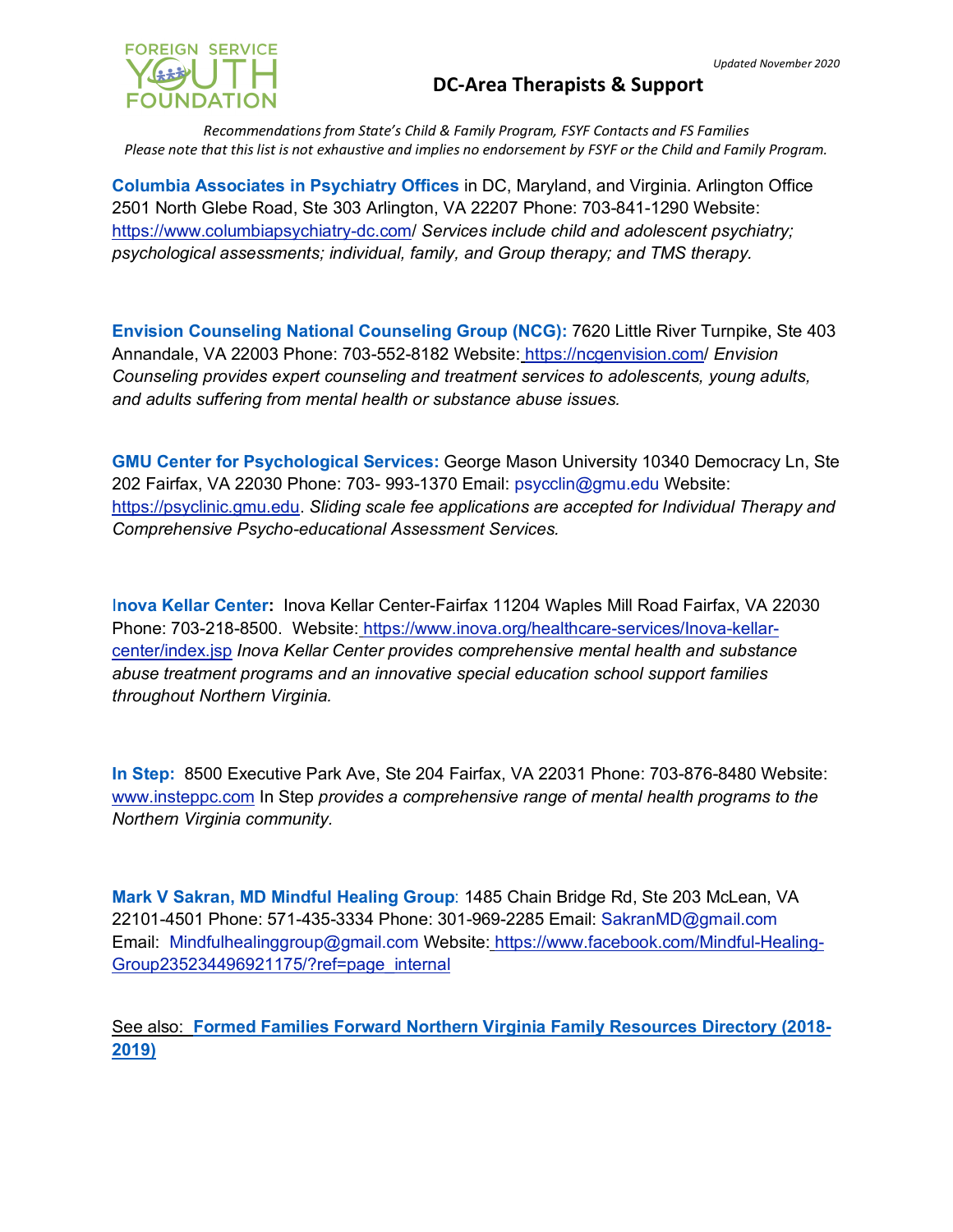

*Recommendations from State's Child & Family Program, FSYF Contacts and FS Families Please note that this list is not exhaustive and implies no endorsement by FSYF or the Child and Family Program.*

### **CRISIS & INTENSIVE TREATMENT**

### **[CrisisLink](https://prsinc.org/crisislink/): [703-527-4077](about:blank) or Text CONNECT to 85511**

*Offers crisis intervention, suicide prevention, and support to individuals in order to foster selfsufficiency by providing problem-solving skills and information on community resources so callers can better cope with emotional trauma, personal and family crises.*

**[National Suicide Prevention Lifeline](https://suicidepreventionlifeline.org/) (1-800-273-8255)**: *provides 24/7, free and confidential support for people in distress, prevention and crisis resources for you or your loved ones, and best practices for professionals.*

[National Hopeline](https://nationaltoolkit.csw.fsu.edu/resource/national-hopeline-network-suicide-crisis-hotline-1-800-442-hope4673/)**: 1-800-784-2433.** *A program of the Kristin Brooks Hope Center, Hopeline provides support with trained counselors through this national hotline to prevent suicide.*

**[SAMSHA Helpline:](https://www.samhsa.gov/) 1-800-662-HELP (4357).** *free, confidential, 24/7, 365-day-a-year treatment referral and information service (in English and Spanish) for individuals and families facing mental and/or substance use disorders. See also treatment locators on website.*

**[Children's Regional Crisis Response \(CR2\)](http://ncgcommunity.com/crisis-services/cr2)**: (**1-844-N-Crisis [\(844-627-4747\)](about:blank)).** *Provides 24 hour rapid response to all youth (21 & younger) facing a mental health and/or substance use crisis.*

**[Regional Educational Assessment Crisis Response and Habilitation \(REACH\):](http://www.dbhds.virginia.gov/developmental-services/Crisis-services) REACH Hotline: (855-897-8278)** *Crisis response for students with developmental disabilities.*

**[Disaster Distress Helpline](https://www.samhsa.gov/find-help/disaster-distress-helpline) (1-800-985-5990 or text TalkWithUs to 66746)**: *a 24/7, 365-day-ayear, national hotline dedicated to providing immediate crisis counseling for people who are experiencing emotional distress related to any natural or human-caused disaster. This toll-free, multilingual, and confidential crisis support service is available to all residents in the United States and its territories.*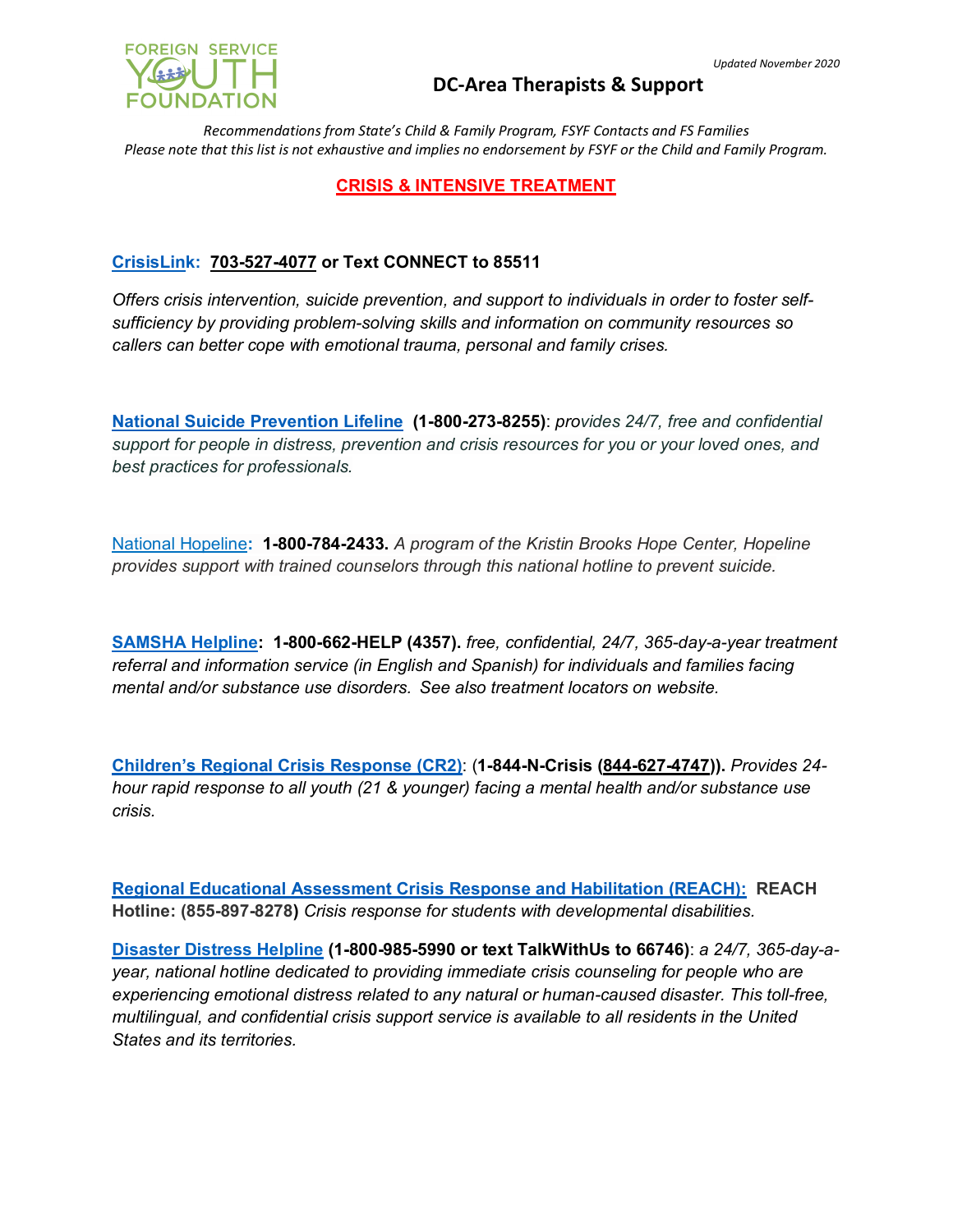

*Recommendations from State's Child & Family Program, FSYF Contacts and FS Families Please note that this list is not exhaustive and implies no endorsement by FSYF or the Child and Family Program.*

### **LGBTQ Hotlines:**

- **[Trans Lifeline:](https://www.translifeline.org/) 1-877- 565-8860:** *a trans-led organization that connects trans people to the community, support, and resources they need to survive and thrive.*
- **[The Gay, Lesbian, Bisexual and Transgender National Hotline:](http://www.glbthotline.org/hotline.html) 1-888-843-4564 and [the GLBT National Youth Talkline](http://www.glbthotline.org/talkline.html) (youth serving youth through age 25): 1-800- 246-7743:** *Both provide telephone, online private one-to-one chat and email peersupport, (M-F from 4:00 to midnight) as well as factual information and local resources for cities and towns across the United States.*
- **[The Trevor Project:](http://www.thetrevorproject.org/) (866) 488-7386**: *the leading national organization providing crisis intervention and suicide prevention services to lesbian, gay, bisexual, transgender and questioning (LGBTQ) young people ages 13-24.*

### **IN NORTHERN VIRGINIA AREA:**

#### **[Arlington County Emergency Mental Health Services:](https://health.arlingtonva.us/behavioral-healthcare/mental-health/emergency-services/) (703-228-5160)**

*Services include assessment, crisis intervention and stabilization, short-term counseling, psychiatric services and critical stress management for individuals and families. Pre-admission screening is provided for individuals who may require voluntary or involuntary hospitalization and/or who may require either office-based crisis stabilization or residential crisis stabilization. Fees based on family income, Medicare for emergency hospitalization, will work with families and their insurance.*

**[Dominion Hospital:](https://dominionhospital.com/service/choices-outpatient-services) (703-538-2872).** *Choices Adolescent Intensive Outpatient (IOP) and Choices Adolescent Partial Hospitalization Program (PHP) are two programs offered by Dominion Hospital that provide a new choice for those struggling with emotional and/or behavioral issues. The programs combine a highly structured therapeutic environment with the flexibility of nights and weekends at home and/or work. Sliding scale, Medicaid, most insurance, will get interpreters.*

**Inova Behavioral Health Services Inova Health System:** Phone Adult admission: 703-289- 7560 251 Phone Children and Adolescents: **703-218-8500** Email: inovabehavioralhealth@inova.org Website: [https://www.inova.org/healthcare](https://www.inova.org/healthcare-services/behavioral-health/index.jsp)[services/behavioral-health/index.jsp](https://www.inova.org/healthcare-services/behavioral-health/index.jsp) *Inova Behavioral Health promotes total wellness of mind and body by offering a full spectrum of mental health and addiction treatment services to the community. Outpatient clinics located in Mount Vernon, Ballston, Fairfax, and Loudoun.*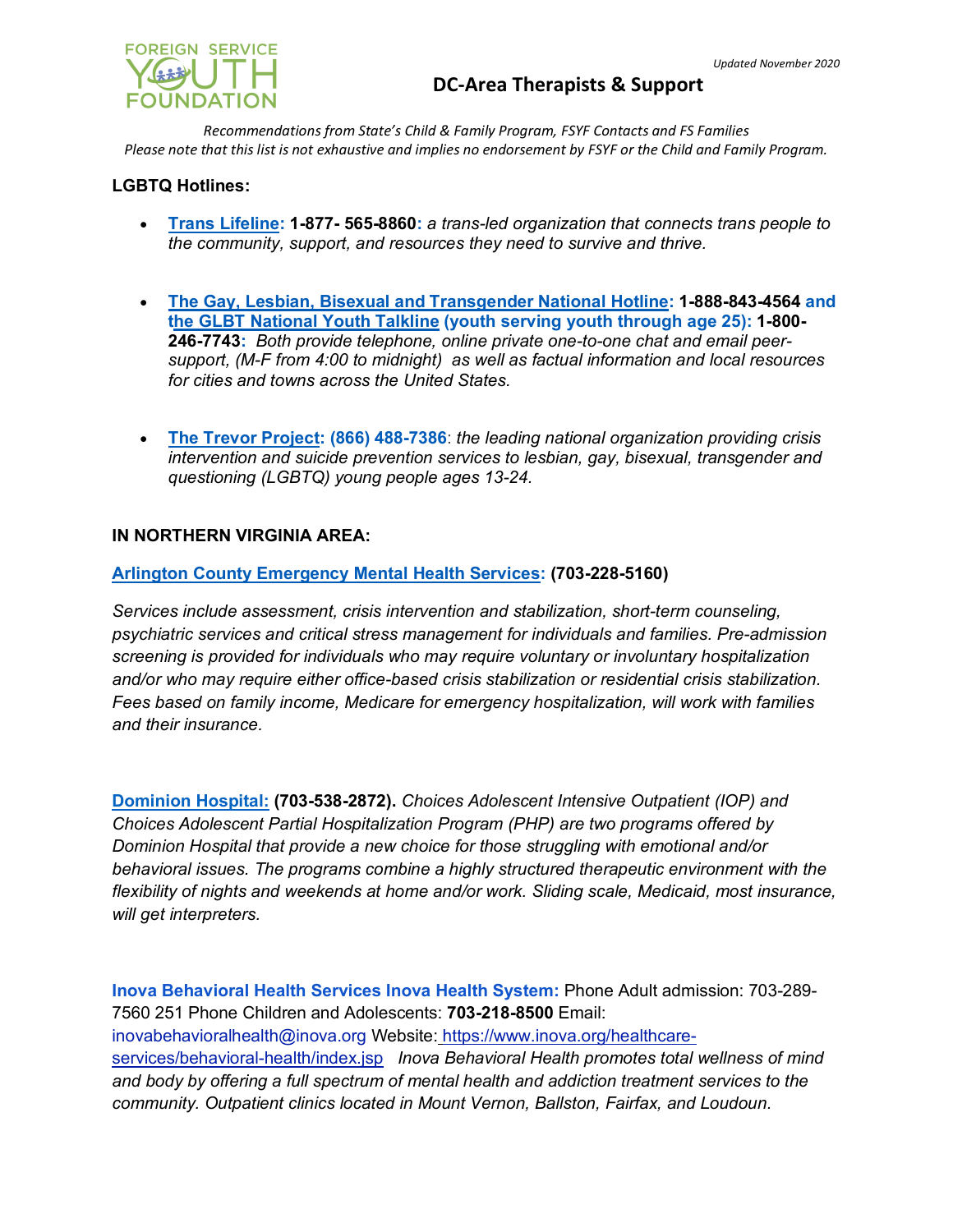

*Recommendations from State's Child & Family Program, FSYF Contacts and FS Families Please note that this list is not exhaustive and implies no endorsement by FSYF or the Child and Family Program.*

**[Children's National Medical Center](https://childrensnational.org/) (202-476-5000 or 888-884-2327)**: *All major insurance. Emergency psychiatric evaluations.*

**[Psychiatric Institute of Washington](https://psychinstitute.com/) (202-885-5600)**: *Sliding scale payments, Medicaid, most insurance, will get interpreters.*

**Virginia Hospital Center - [Psychiatric Center \(](https://www.virginiahospitalcenter.com/medical-services/behavioral-mental-health/)703-558-6451)**: *Most insurance, Medicare/Medicaid, interpreters available. Inpatient Acute Care unit for 18 and up. No adolescent unit.*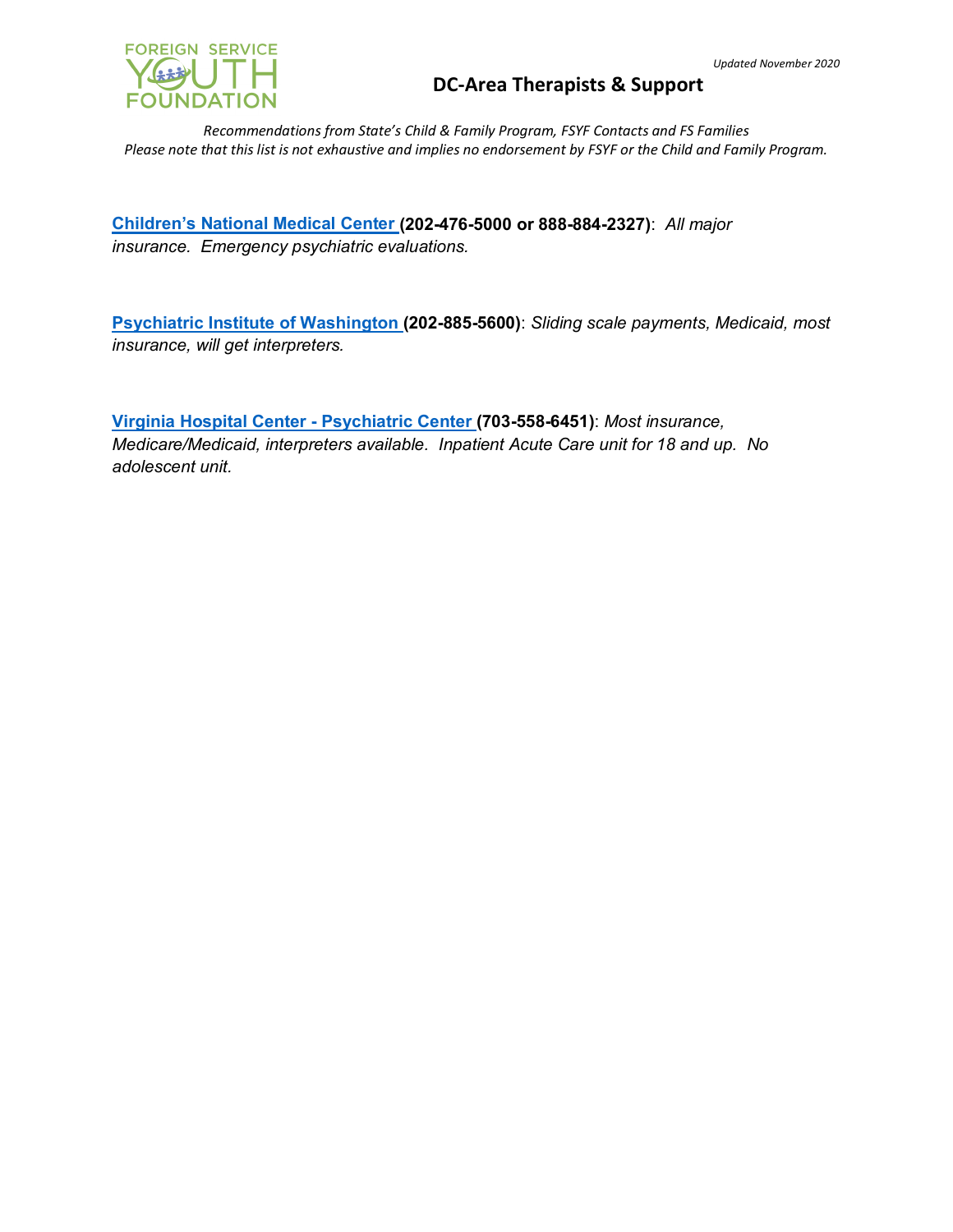

*Recommendations from State's Child & Family Program, FSYF Contacts and FS Families Please note that this list is not exhaustive and implies no endorsement by FSYF or the Child and Family Program.*

**Personal recommendations by Foreign Service families:**

**[Truman Group](https://truman-group.com/)** 

[Therapy Solutions, LLC](https://www.therapysolns.com/?fbclid=IwAR3OqncR4xhjSXX57TZBzwgGU08ojqbiuV-65S9oO1ayAyviWbHv5wNoxFQ) 

**[Apricity Behavorial Health](https://www.apricitybehavioralhealth.com/)** 

[Ayana Therapy](https://www.ayanatherapy.com/)

[Summit Counseling](https://summitcounselingservices.com/)

**Better Help** 

[Vanguard Therapy](http://www.vanguardtherapy.com/)

[Child and Family Counseling](https://www.childandfamilycounseling.com/?fbclid=IwAR3HYCqV2s6skb_gCYj0RLprPaiRPX3sCIDMZeKLjos1SocUPdDTo0Ep48s)

[In Step](https://insteppc.com/?fbclid=IwAR23ZZas4ASMT0jzUHhsUyEW2wQR_bRq7_hvqkFDePge0YlRJqdet6gKwk4)

[Weaver & Associates](https://weaverandassociates.net/)

[Potomac Behavioral Solutions](https://www.pbshealthcare.com/)

**[Home Body Therapy](https://www.homebodytherapy.com/?fbclid=IwAR2sS7XEVk0rapDkzFVpjYQ12E5Gq6JmAQCTUhDML0mAeRnUvitaLOsIjM8)**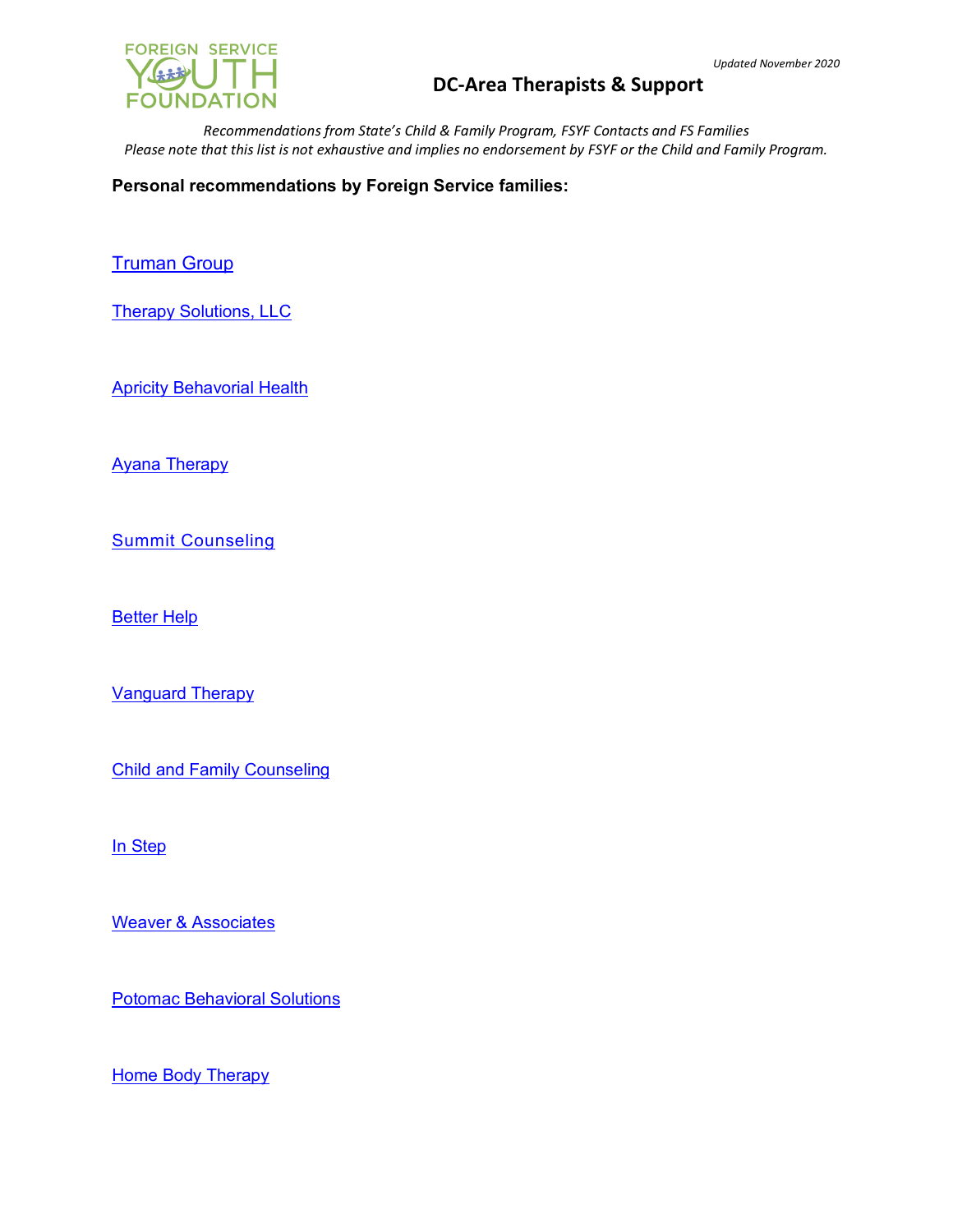

*Recommendations from State's Child & Family Program, FSYF Contacts and FS Families Please note that this list is not exhaustive and implies no endorsement by FSYF or the Child and Family Program.*

[Alvord Baker & Associates](https://www.alvordbaker.com/)

**[Teenlines](https://teenlines.com/)** 

Specific Providers:

[Dr. Constantina Kass](https://insteppc.com/constantina-n-kass-ph-d-ncsp/)

[Dr. Carolyn Heier](https://www.psychologytoday.com/us/therapists/carolyn-a-heier-mclean-va/327786)

[Kerry Ellis](https://aahs.org/find-a-provider/Kerry-Ellis/)

[Dr. Sam Lashley](https://www.psychologytoday.com/us/therapists/sam-lashley-arlington-va/34445)

[Amy C. Millimet](https://www.millimettherapy.com/?fbclid=IwAR0s2UlTzLtC5hdwbGHOJkuHBm5VBTpJZ4KU5HN8E94kmUN0WLgBCPKkk7c)

[Andrea Zalzal Sanderson](https://www.psychologytoday.com/us/therapists/andrea-zalzal-sanderson-alexandria-va/151306)

[Dr. Jillian Evans](https://health.usnews.com/doctors/jillian-evans-78114)

[Dr. Jelena Kecmanovic](https://arlingtonbehaviortherapy.com/staff/drkpsychologist/?fbclid=IwAR1grcSvJYEIi7J2hHGa3JkCElOcFVUGyVGmW-5_b4l8pGspA0bn3h1sSlo)

[Dr. Debra Brosius](https://debrabrosius.com/?fbclid=IwAR3za0dXxTLqmXbxWs7is-jAGXryTFH3DrZOSDjuHoQ7gm9i91GUI6qGoSc)

[Dr. Gohar Choudhary](https://www.psychologytoday.com/us/psychiatrists/gohar-choudhary-chantilly-va/127573?fbclid=IwAR3VyE29iVnLw9DZhsc8623jBDn77UCrFJOD2INN78JLlGUA3QGP4su1Xzs)

[Dr. Sanju Adhikari](https://hellomypsychiatrist.com/?fbclid=IwAR1rLas9fVyX2wwCttRSVbtcT7RjWxN8QZRxruWydECSZmtVfkpG6XPcsN4)

[Dr. Mohammed Ansari](https://viennabh.com/)

[Annette Kielkopf](http://www.annettekielkopf.com/?fbclid=IwAR1grcSvJYEIi7J2hHGa3JkCElOcFVUGyVGmW-5_b4l8pGspA0bn3h1sSlo)

[Dr. Kathy Katz](https://www.medstarhealth.org/doctor/dr-kathy-silver-katz-phd/)

[Michelle Fowler](https://azcenterformft.com/our_staff/michelle-fowler/)

[Dr. Neil Schiff](https://www.topnpi.com/dc1770697369/dr-neil-schiff)

[Dr. Edward Farber](http://restonpsych.com/about.htm)

[Dr. Joel Gunzburg](https://www.psychologytoday.com/us/therapists/joel-gunzburg-bethesda-md/46313)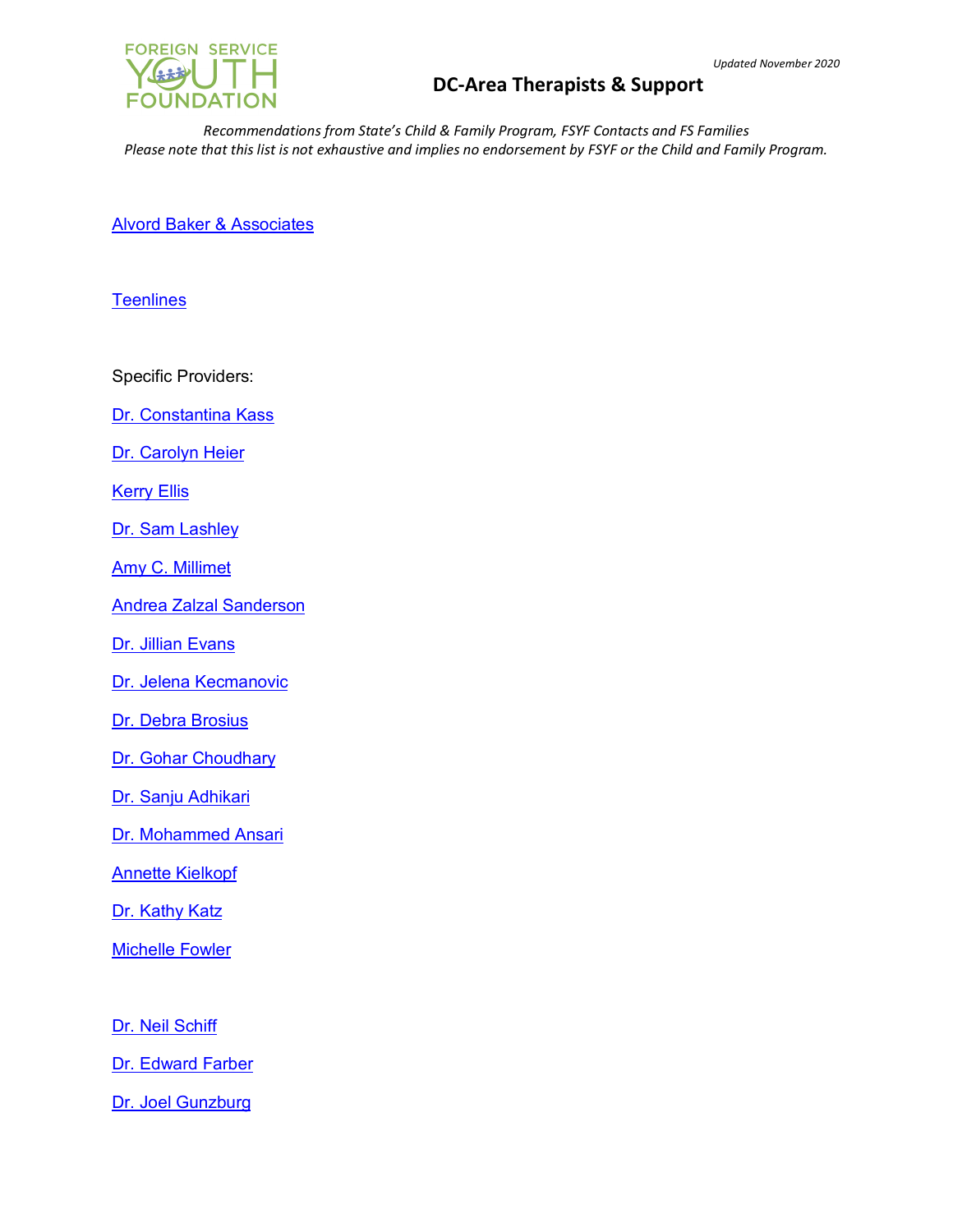

*Recommendations from State's Child & Family Program, FSYF Contacts and FS Families Please note that this list is not exhaustive and implies no endorsement by FSYF or the Child and Family Program.*

[Dr. Nancy Ingraham](https://www.psychologytoday.com/us/therapists/nancy-ingraham-chevy-chase-md/117127)

[Dr. Anna Lee](https://www.psychologytoday.com/us/therapists/anna-c-lee-fairfax-va/77395)

[Dr. Virginia Lindahl](https://www.psychologytoday.com/us/therapists/virginia-lindahl-alexandria-va/42216)

[Dr. Adelaide Robb](https://childrensnational.org/visit/find-a-provider/adelaide-robb)

*See also:*

Families in Global Transition:

[Counseling and Coaching Affiliate](https://www.figt.org/counseling-coaching-affiliate)

**[Public Directory](https://www.figt.org/Member-Directory-Public)** 

GLIFFA: [RESOURCES FOR PARENTS OF LGBT+ YOUTH & MEDICAL PROVIDERS:](https://glifaa.org/2020/03/17/resources-for-parents-of-lgbt-youth-medical-providers/?fbclid=IwAR3ZvsEdKyA-LSL3ahF1eTQTpQLOC_Tj4NmTH0uIuDFbO-GQ6cE_pcWMoN4)

**[International Therapist Directory](https://internationaltherapistdirectory.com/)** 

**[International Suicide Hotlines](https://en.wikipedia.org/wiki/List_of_suicide_crisis_lines)** 

[Crisis Text Line](https://www.crisistextline.org/) (UK and Ireland numbers)